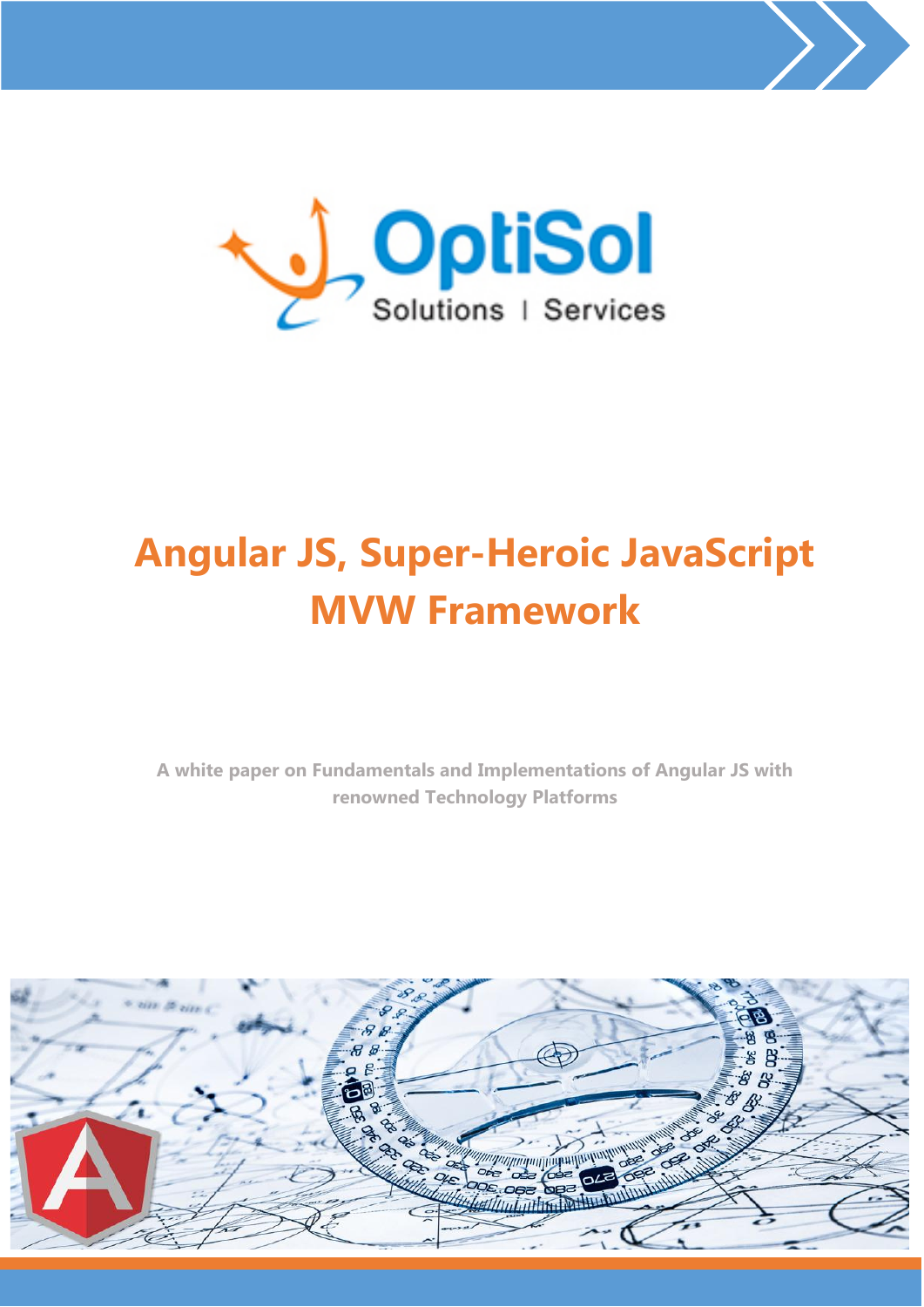

#### **Contents**

©2014 Optisol Business Solutions Private Limited. All rights reserved.

No part of this document may be reproduced or transmitted in any form or by any means, electronic or mechanical, for any purpose without the written permission of Optisol Business Solutions. Any hard copies of this document are to be regarded as temporary reference copies only.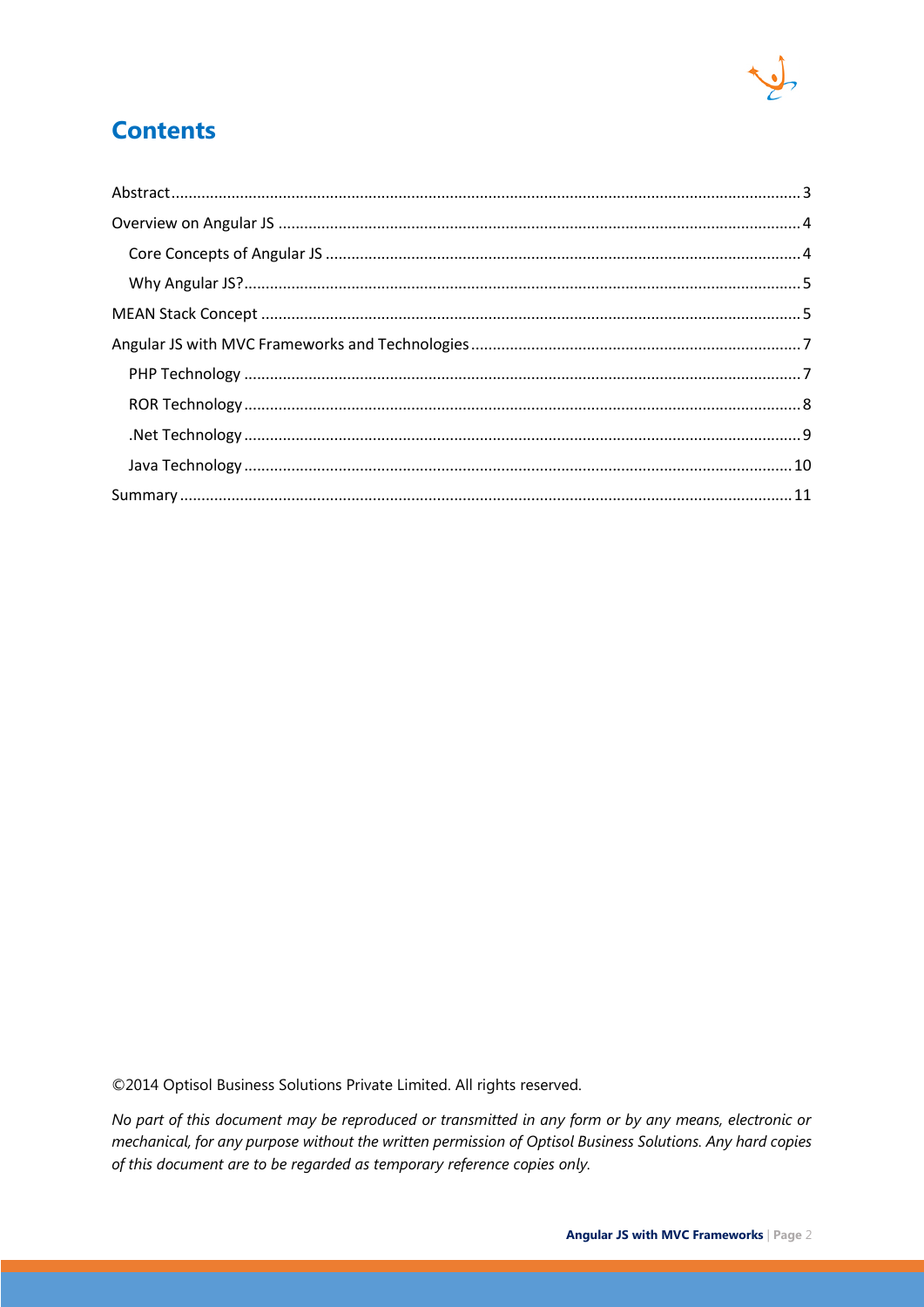

#### <span id="page-2-0"></span>**Abstract**

This white paper gives a brief overview of the web development using Angular JS through Single Page Applications (SPA) technologies. The document also illustrates at high level on how to use Angular JS with legacy technologies such as PHP, .Net, Ruby on Rails (ROR) and Java.

The major driving factor for client side script is the complexity to maintain the business logic in the browser and trade off with a thin loading. As more and more logic ends up being executed in the browser, front-end code bases grow larger and more difficult to maintain. To solve this issue, developers have been turning to client-side MVC frameworks, which promise increased productivity and maintainable code.

Before moving on to the detailed elaboration of the Angular JS frameworks, it is worth mentioning that JavaScript has become the language of choice for development, especially for client-side development due to following advantages:



Angular JS will act as the toolset based on extending the HTML vocabulary for our application. Based on our experience of working on 200+ web application UIs, OptiSol strongly feels that Angular JS stand out in terms of adoption readiness and value proposition. OptiSol is happy to work on this white paper that summarizes the advantages of Angular.JS and how to make it work with other legacy programing languages.

The document also shares a high level overview about MEAN stack

This whitepaper is intended for beginners and business level users and will be informative for advanced users.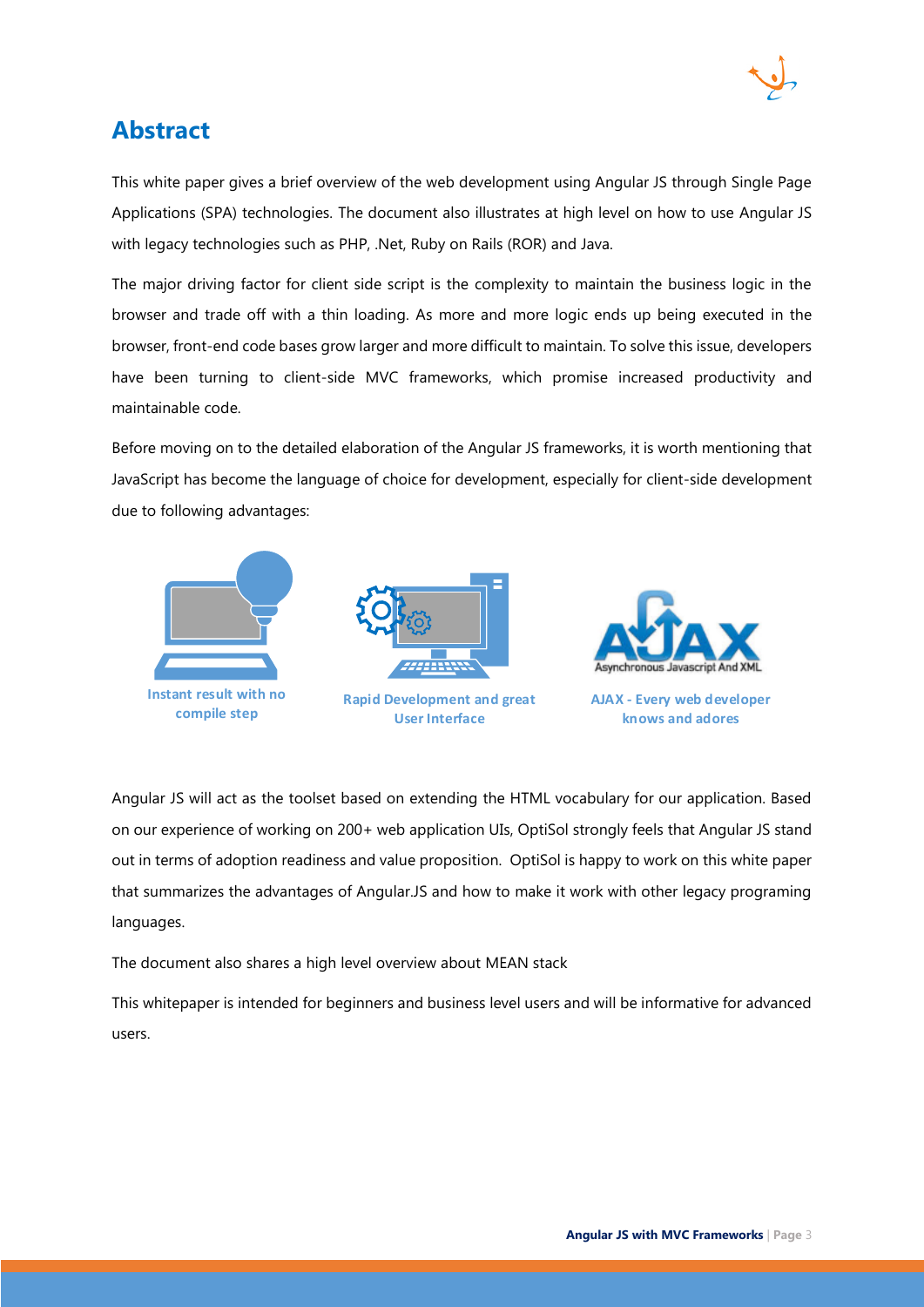

#### <span id="page-3-0"></span>**Overview on Angular JS**

### **Angular JS – a Super Heroic JavaScript Framework which provides Complete Client-Side Solution.**

- Angular JS is the Client Side Browser App framework supported and maintained by Google
- $\ddot{\phantom{1}}$  The emergence of Angular JS coincides with the need for single page application development. The single page web applications provides more fluid user experience as Desktop Application
- $\ddot{+}$  Increase the browser based application with MVC (Model, View and Controller) which makes the development and testing process simple and quick
- $\ddot{\phantom{1}}$  The static HTML pages are transformed to process the dynamic content through 2-way binding for automatic synchronization of models and views.
- Frovides robust, testable and flexible application with Professional Programming Practice and browser compactible.
- Implements the MVC pattern i.e., Model Object Oriented Design on the client side for uniquely conceptualizing the core factors of presentation, data and logic components.
- Provides structure for building application starting from UI Design, Business Logic till testing Process.
	- **Everything you need to build a CRUD app in a cohesive set:** data-binding, basic templates, directives, form validation, routing, deep-linking, reusable components, dependency injection.
	- **Testability story:** unit-testing, end-to-end testing, mocks, test harnesses.
	- **Seed application** with directory layout and test scripts as a starting point.

#### <span id="page-3-1"></span>**Core Concepts of Angular JS**

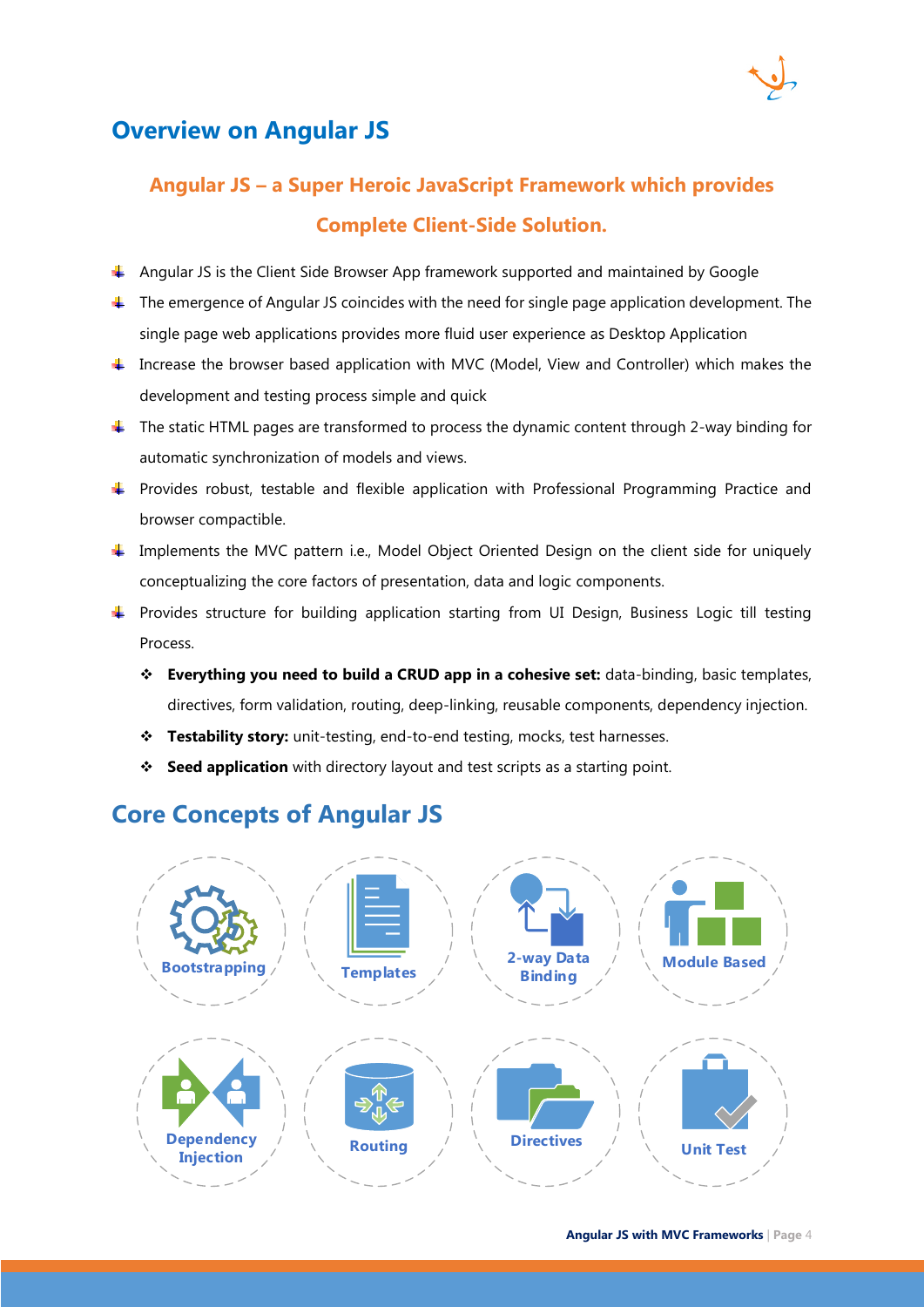#### <span id="page-4-0"></span>**Why Angular JS?**



<span id="page-4-1"></span>**Template** Compile View Continuous Updates Change to View Change to Model undates Model Model is Single-Source-of-Truth updates View **Model** 

(From AngularJS.org)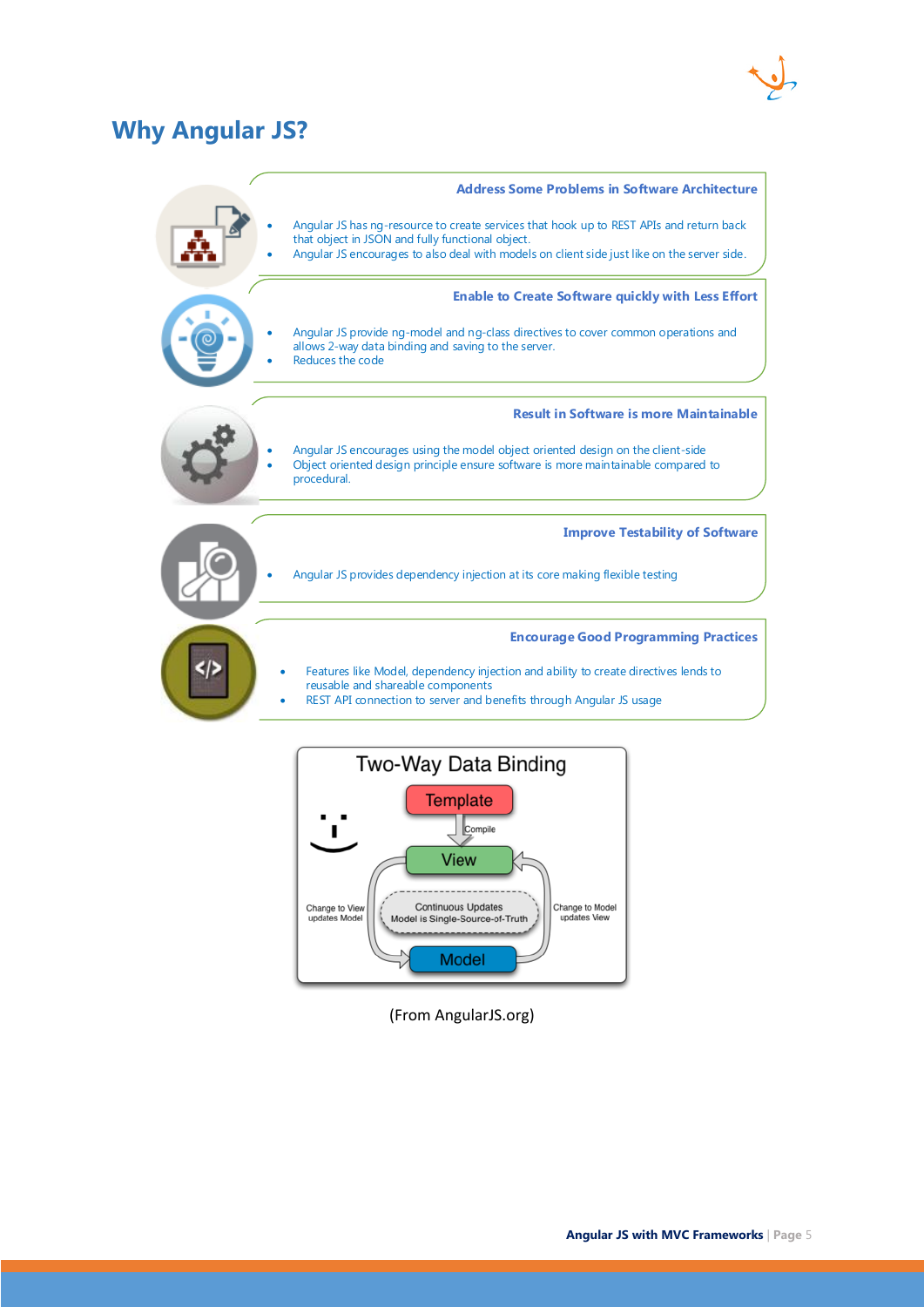

#### **MEAN Stack**



- MEAN Stack is full-stack JavaScript Solution for developing fast, robust and maintainable web applications using Mongo DB, Express, Angular JS and Node JS.
- <span id="page-5-0"></span>MEAN Stack enables building of organized application, maintain simple and readable open-source solution.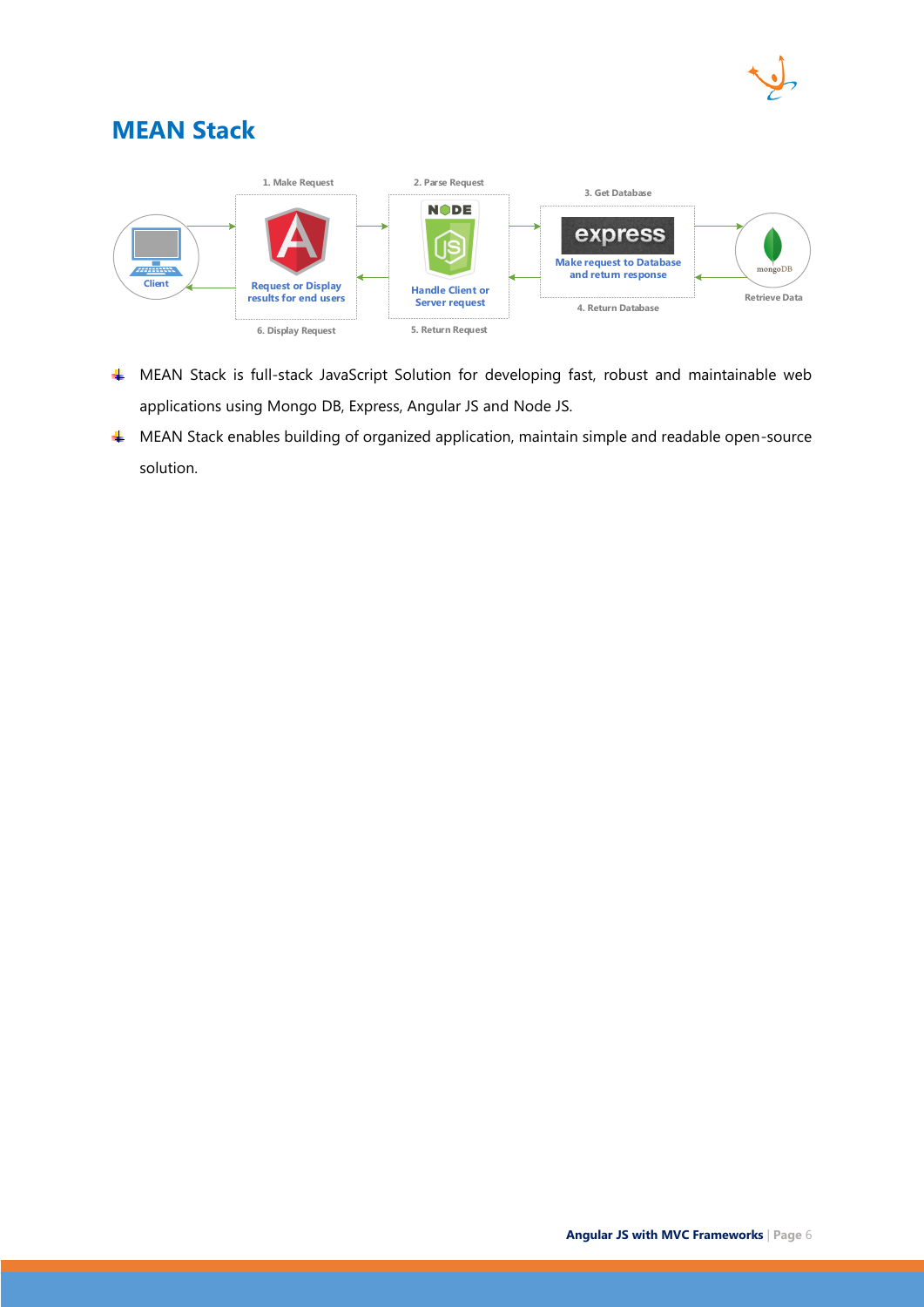#### **Angular JS with MVC Frameworks and Technologies**

#### <span id="page-6-0"></span>**PHP Technology**

In many Angular JS web applications, each web page is really a single-page application (SPA), so the role of the server-side is really an API consisting of a set of web services to interact with the server-side databases. The web application created with Angular JS will have master detail structure consisting of two pages such as Master (list of items) and Detail (item).



Items can be edited and saved in the details screen. Limited editing of items can be done in the master screen. The application structure was built starting from the Angular-seed project with two pages at the root as list.html and index.html. Each page was a SPA with separate services for interacting with serverside for the pages respectively.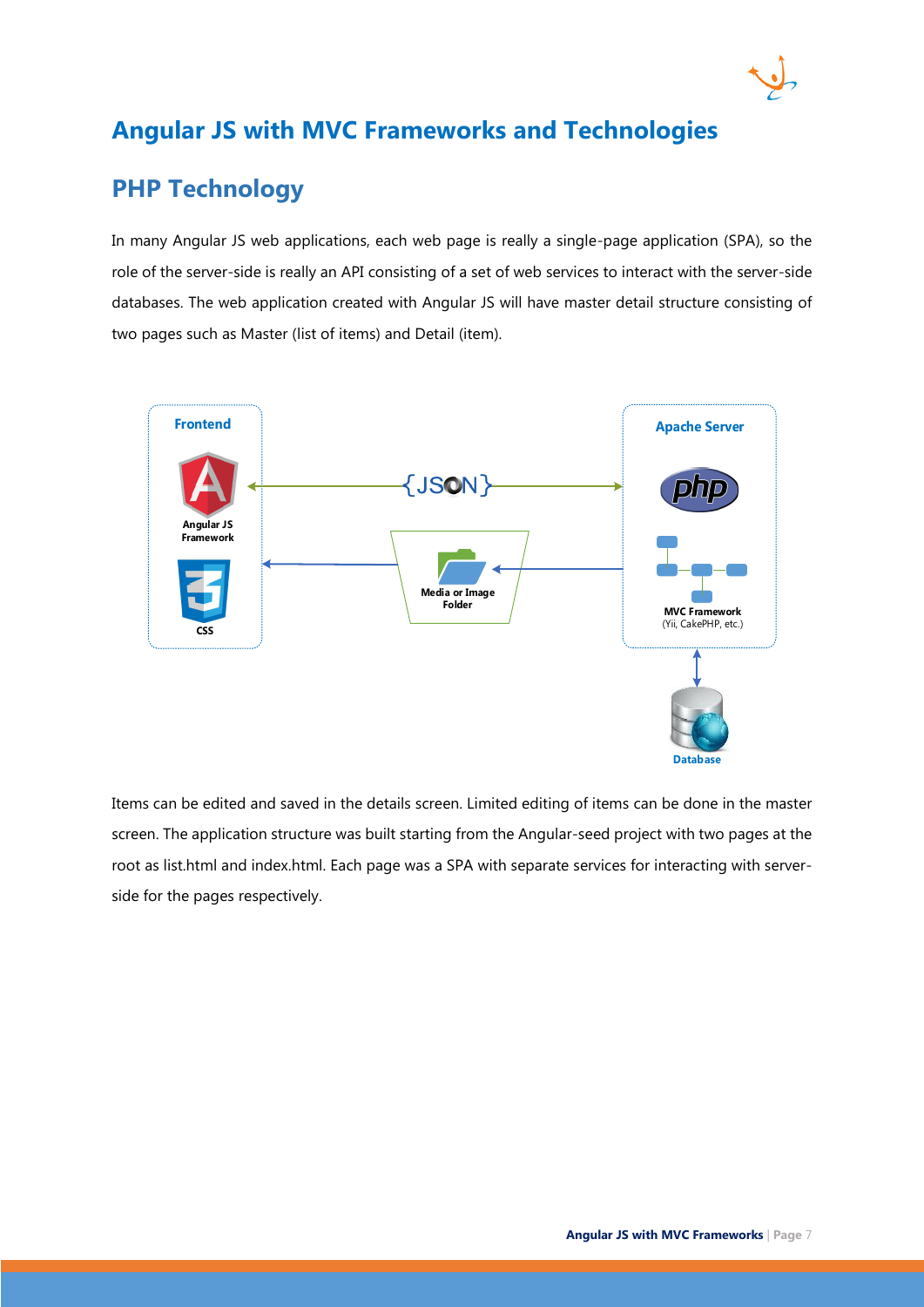

#### <span id="page-7-0"></span>**ROR Technology**

Angular JS is the client side Java Script Framework whereas Ruby on Rails is server side application framework but both the framework works based on MVC design pattern. The main key aspect of Angular JS is that all client side data manipulations used for various User Interface Use Cases such as Lists, Refine Search, and Graphical Data Representation etc. were provided to the user as Single Page Application.

Building the Single-Page Applications (SPA) using Angular JS and Ruby on Rail is a two-step process: first we need to create a JSON API in Rails and then use that API in the JavaScript application.



The Angular JS Controllers interact with RAILS Controllers. The object data from the RAILS Model (M) is passed to the Angular JS Controllers via Rails Controller(C) using Restful API services. The view part of the application is the Angular JS framework in MVC design pattern, dropping the View in Rails.

This way the true potential of Angular JS is utilized for building the Single Page Application and Rails is capitalized for its server side implementation using its Models and Controllers. The layers interact using Restful JSON API services.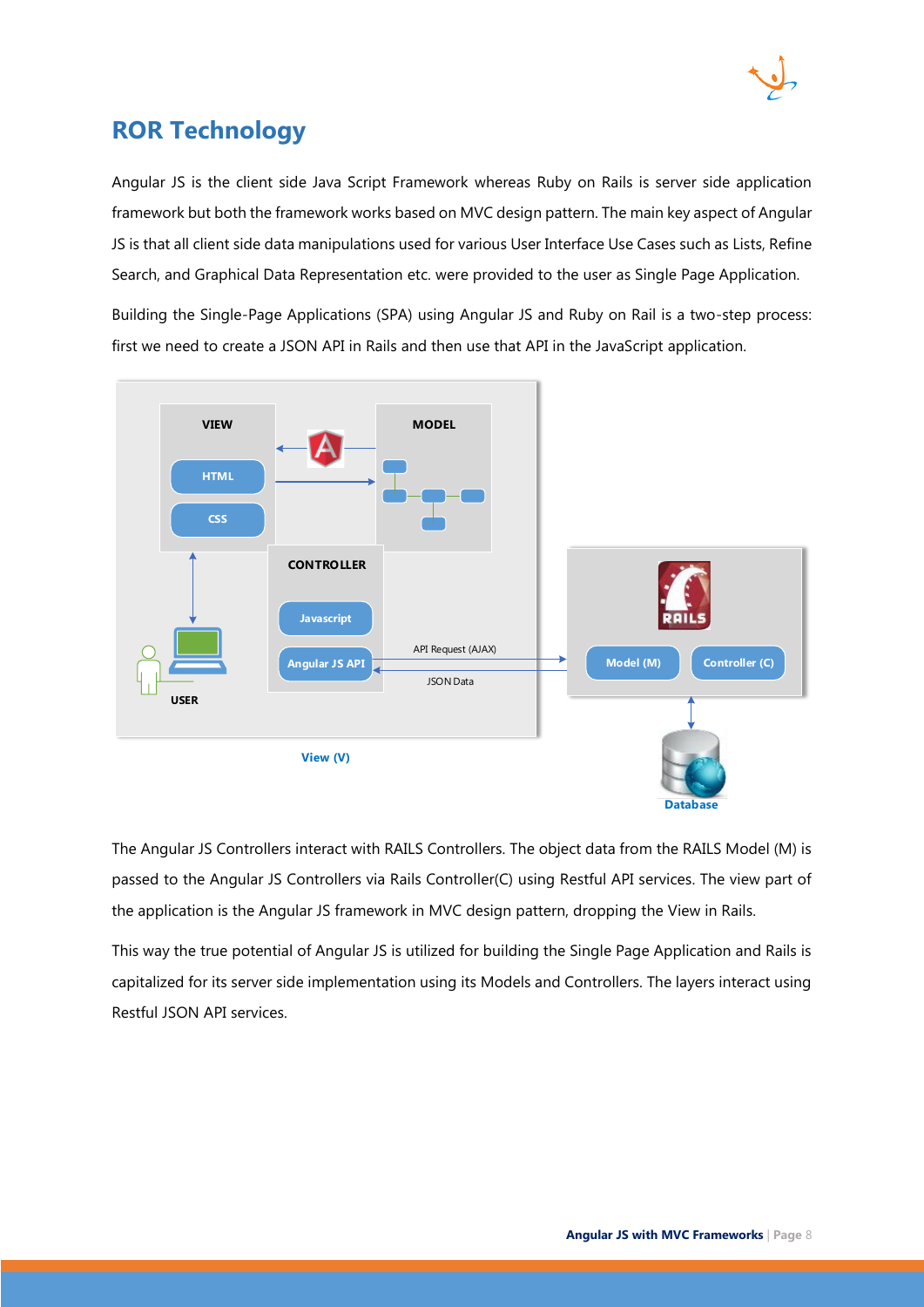

#### <span id="page-8-0"></span>**.Net Technology**

In Single-Page Applications (SPAs), entire page is loaded in browser after initial request but subsequent interactions take place through AJAX requests. This means that browser has to update only the portion of the page that has changed; there is no need to reload the entire page. The SPA approach reduces the time taken by the application to respond to user actions, resulting in more fluid experience.

The architecture of a SPA involves certain challenges that are not present in traditional web applications. However, emerging technologies like ASP.NET Web API, JavaScript frameworks like Angular JS and new styling features provided by CSS3 make it really easy to design and build SPAs through:

- Create an ASP.NET Web API service to send and receive JSON data ÷
- 4 Create a responsive UI using Angular JS
- Enhance the UI experience with CSS3 transformations ٠



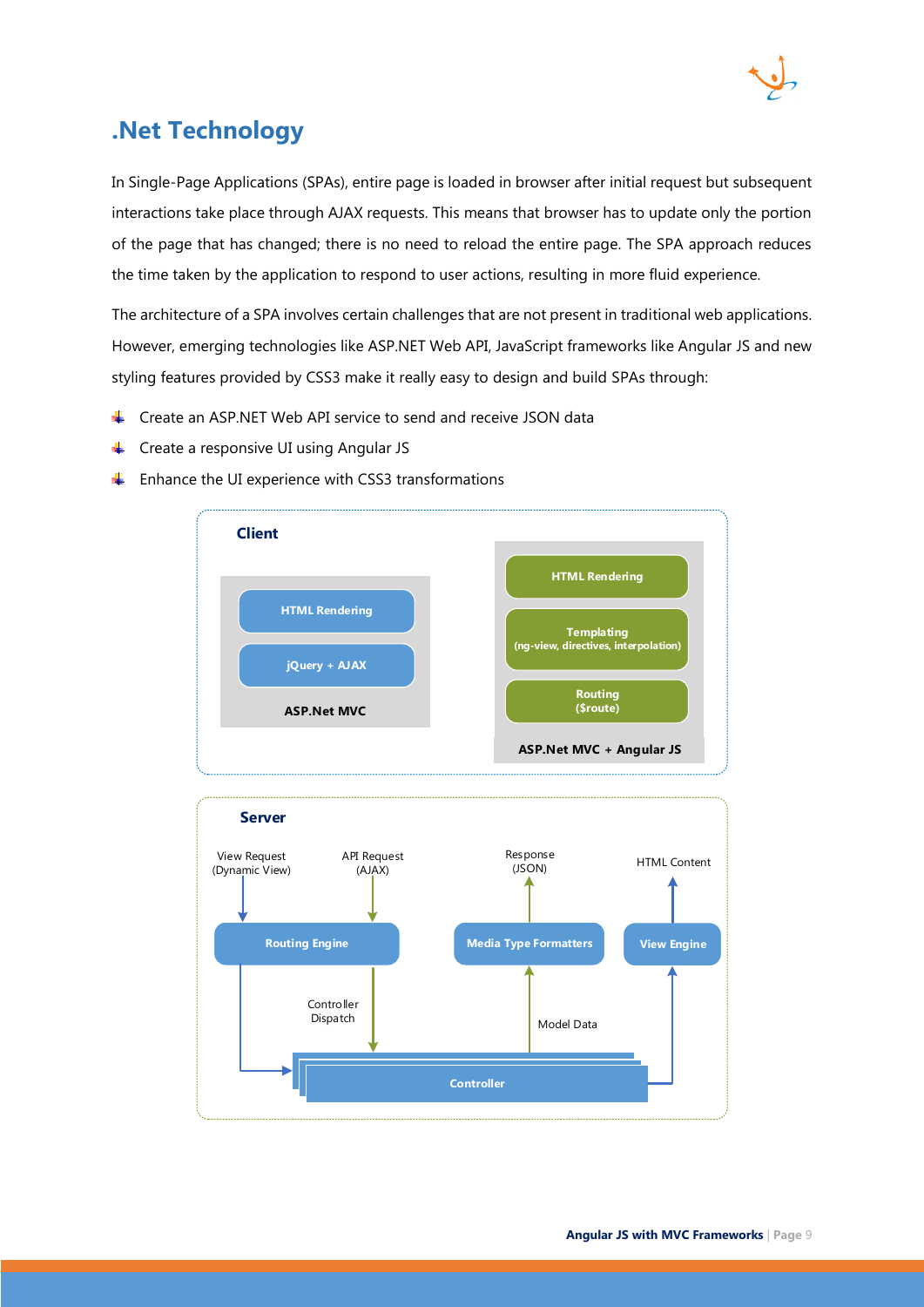

#### <span id="page-9-0"></span>**Java Technology**



Angular JS is Modern, Sophisticated JavaScript Framework for building rich HTML applications. Here we demonstrates how to test client-side code and integrate front-end logic with Spring-powered REST controllers. Angular JS allows developer to specify custom and reusable HTML tags that moderate behavior of certain elements these attributes are called 'Directives'. Example: ng-app, ng-model etc.

Through Angular JS with Java (Springs/Struts/Hibernate), Application can be divided into five sub-tasks:

- $\overline{\phantom{a}}$  Application-util (Simple Java Classes)
- $\overline{\text{4}}$  Application-services (Hibernate + Springs)
- 4 Application-commons (POJO classes)
- $\downarrow$  Application-apis (Spring Controllers)
- $\bigstar$  Application-app (Angular JS + Struts + Spring)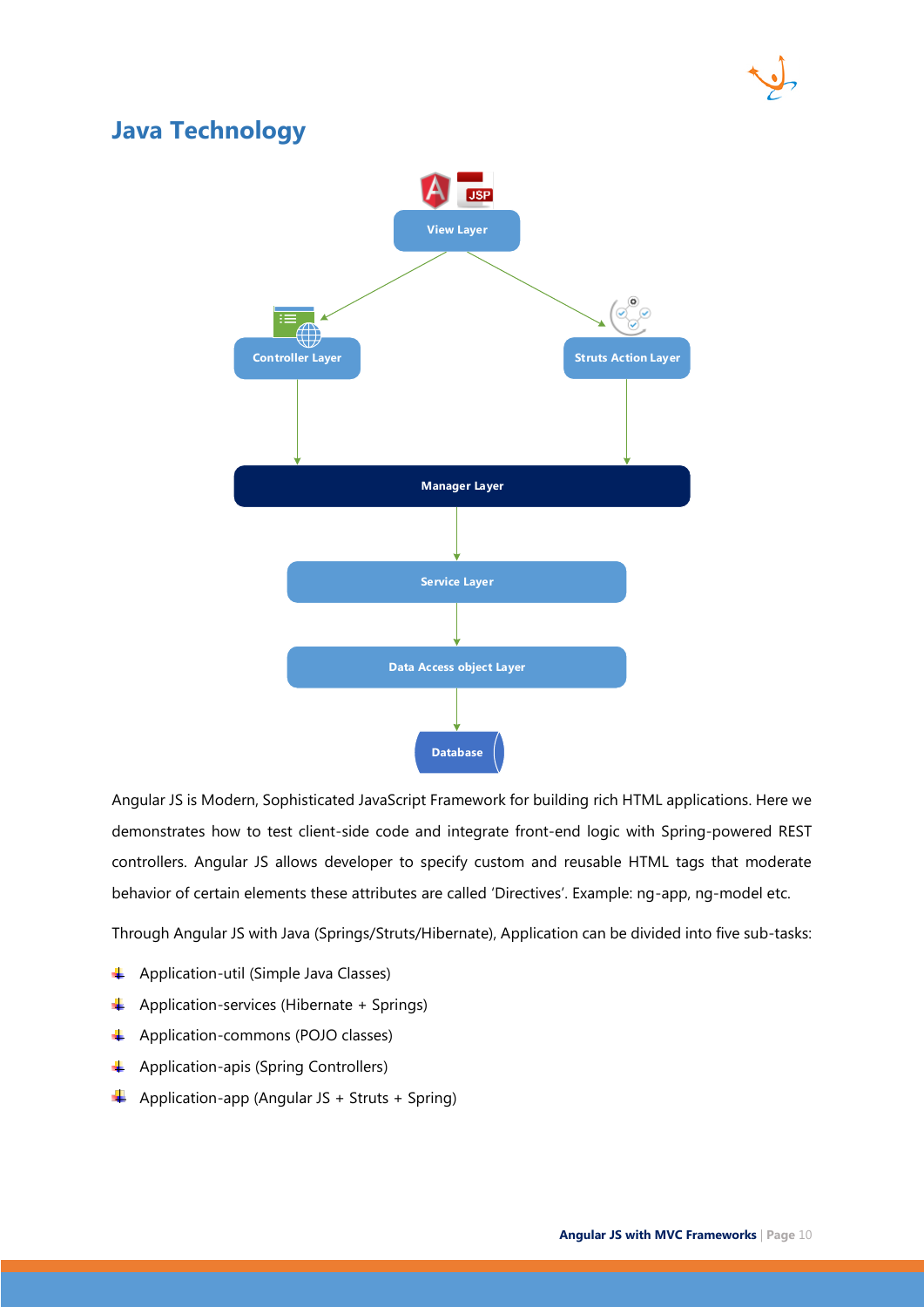

#### <span id="page-10-0"></span>**Summary**

The Angular JS which is deviated from the classical Java-script development, uses or introduces a new paradigms for the development methodologies. Angular JS is the wise choose for those who need comprehensive all-in-one solution with 2-way data binding and in-built directives or filters which will allow teams to develop applications rapidly. This allows users to write less code, but note that Angular requires significant effort and time to learn. It has good test integration, which is really useful.



**Maturity:** Angular JS have a stable API and it's in application development for more than 2 decades. Also provides support through good documentation and examples and huge community.

**Size:** Angular JS deployment scope is huge and makes the application fully functional and suitable for mobile applications by limiting the size.

**Out of the box solution:** Angular JS is packed with lot of features so that a user has enough tools to get going. It comes with Directives and Filters (custom and in-built). It has good support for module dependencies and injections, along with services and factories which become reusable parts for apps.

**Two-way data binding:** Angular JS provides two way data binding upfront and reduces the complexity to a large extent. User has to write less code which helps it make less error-prone.

**Opinionated Development:** Angular JS is strongly opinionated-implementation which are to be done in the "Angular way", for example, angular.fromJSON

**Interoperability:** Angular JS work well with different technologies. Also Angular JS encourage developers not to use libraries such as JQuery, but provides a subset jqLite.

**Templating using HTML:** Angular JS uses HTML to define the app's UI. Angular JS has an advantage because HTML is intuitive and less convoluted compared to JavaScript for defining UI, but it forces the UI developer to understand both HTML and Angular JS well to be productive.

**Data Storage:** Angular JS uses a manual method which accommodate different servers and can be adapted to different server-side technologies.